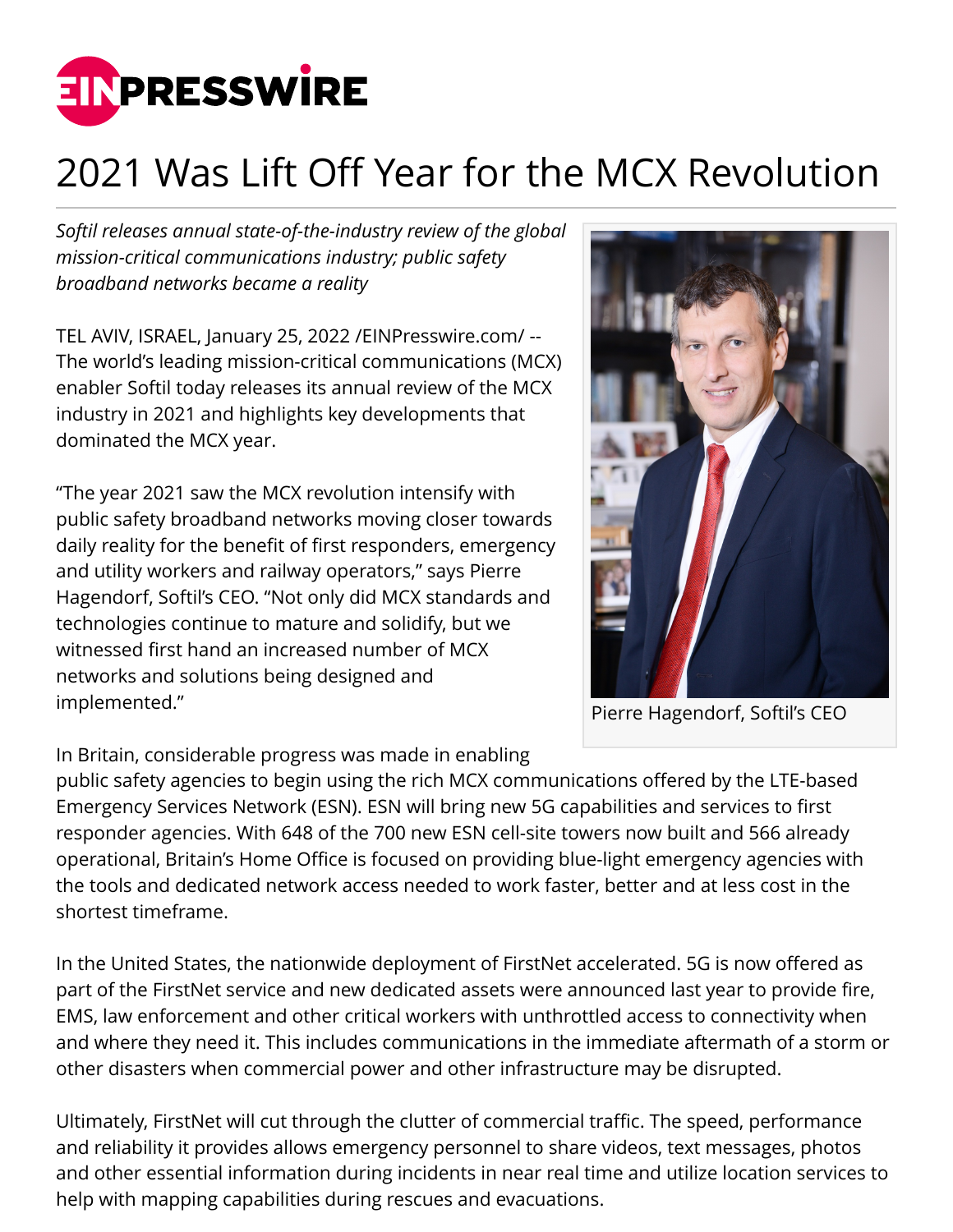# "

The year 2021 saw the MCX revolution intensify with public safety broadband networks moving closer towards daily reality for the benefit of first responders, utility workers and railway operators"

*Pierre Hagendorf, Softil's CEO*

In South Korea, the availability of MCX services continued to advance, now offering 3GPP-compliant nationwide MCPTT public safety service for more than 330 agencies which includes police, firefighters, emergency medical services and military. This deployment also includes the world's first commercial eMBMS (evolved Multimedia Broadcast Multicast Service) service, increasing efficiency of the network bandwidth management.

Finland's Virve 2.0 public safety network made further progress, getting closer to rolling out mission-critical voice

and messaging broadband services for public safety agencies and corporate clients. And The European Union's BroadWay project, which paves a technological path for interoperable, crossborder public safety broadband, took another step toward reality last year with the project demonstrating the results of its prototyping phase for buyers in EU member countries.

# Noticeable MCX Market trends in 2021

A number of MCX trends emerged as priorities in 2021 and resulted in Softil's MCX-enabling technologies becoming the power house behind a multitude of new solutions.

# MCX enabled control rooms

The development of enhanced voice, data and video MCX control room solutions for the ESN network resulted in Capita leveraging Softil's BEEHD MCX technology to develop a new range of control room products. The successful integration testing of Capita MCX control room solution with ESN MCX core powered by Motorola MCX servers was a critical milestone in Capita advancing its roadmap towards next generation dispatch solutions.

This development was echoed by Systel in its drive to enhance public safety agency communications. The French and UK-based provider of communications products to civil security forces chose Softil's BEEHD technology to upgrade its control room solutions for connection to the UK's ESN mission-critical services network.

Zetron, a global leader in integrated mission critical communications technology, also announced that Softil's BEEHD MCX-enabling technology would be used to expand the LTE Push-To-Talk (PTT) integration capabilities of a new range of MCX-based dispatch solutions.

# MCX handheld devices and wearables

Several vendors entered the MCX space with new ranges of wireless voice and data devices, including wearables. These are vital to community safety, productivity, and way of life. By licensing Softil's BEEHD framework, the vendors ensure that they are 3GPP standard compliant and interoperable with all MCX networks, control rooms and other devices in the market.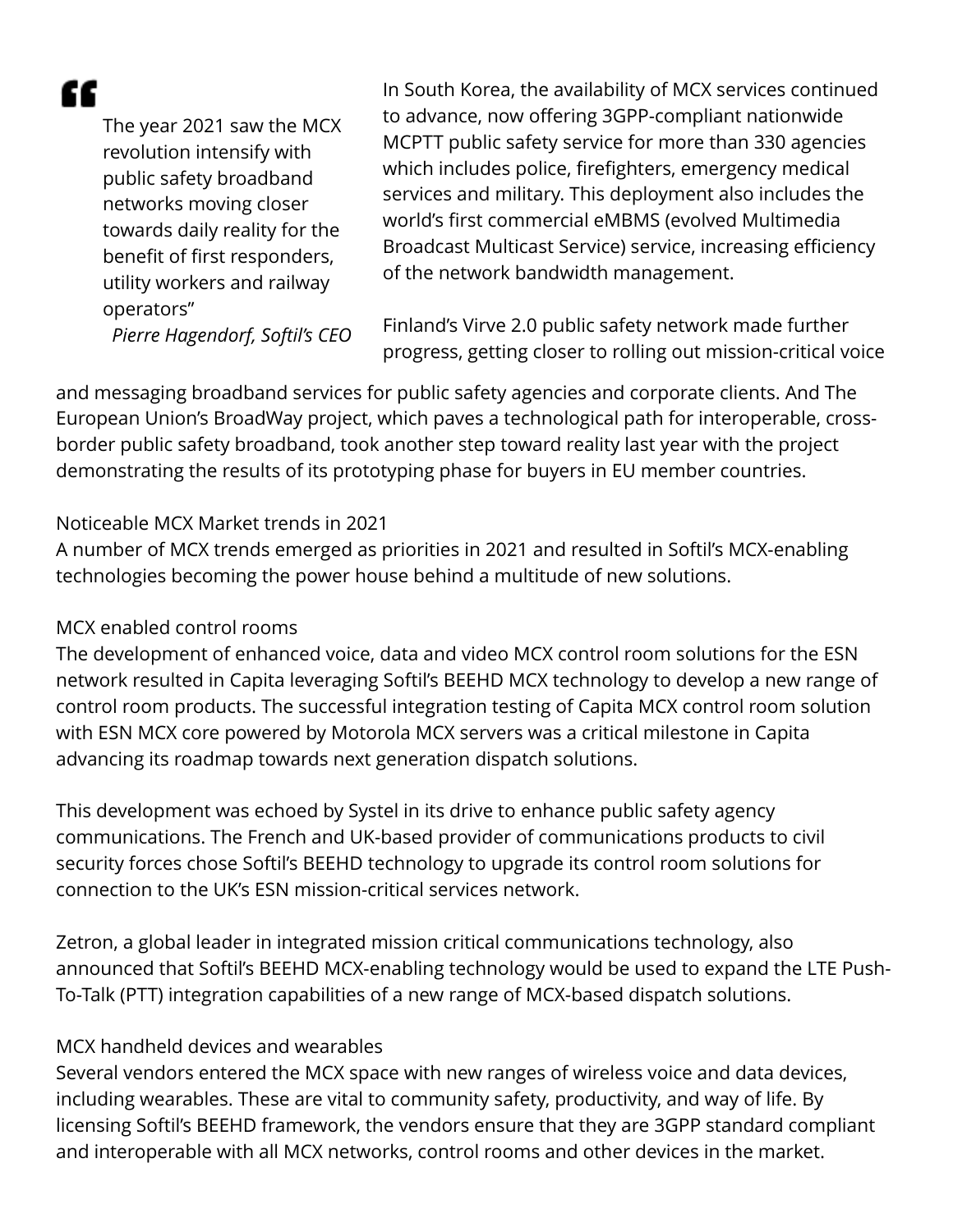#### MCX recording solutions

When designing the MCX-based Public Safety Broadband Networks, the need for backend complementary systems arises. One of such systems is a recording solution that needs to be deployed in any MCX network to enable the debriefing that is core to any critical-communication related event. Late last year, traditional public safety recording solution vendors took their first steps towards upgrading their solutions to implement much-needed MCX recording. Being a critical field deployment element, the first MCX recording systems are expected to appear on the market in the second half of 2022.

# MCX in the rail industry - FRMCS

Future Railway Mobile Communication System (FRMCS) is the future worldwide communication system designed by the UIC, in close cooperation with different stakeholders from the rail sector, 3GPP, and ETSI, and is the successor of GSM-R technology and a key enabler for continuing rail transport digitalization. Softil's MCX enabling technology already supports FRMCS features and is being used by global terminal providers to the rail industry including Siemens, Hoimyung, and Daeyoun among others.

# LMR – LTE interworking

First responders currently rely upon Land Mobile Radio (LMR) analog and digital radios to communicate in the field. Radios offer familiar simplicity and reliability when it comes to emergency communications. While MCX technologies offer much greater capabilities, enriching traditionally voice-centric push-to-talk communications with video, message chat and file exchange, the transition from radio communications to MCX communications is not instantaneous. Vendors such as Catalyst Communications continued enhancing their LMR-LTE bridging interworking products to enable seamless connectivity to and between legacy and next generation MCX devices.

# MCX Testing and verification

Testing and verification of FirstNet products and services in the US also accelerated in 2021. One example came from network testing solution provider Valid8 in choosing Softil's BEEHD customizable SDK client framework solution as an MCX reference client to support the development of a US government-sponsored 3GPP MCX standard compliant testing solution for the mission-critical communications industry.

The full MCX review of 2021 can be viewed at [https://www.softil.com/press-release/softil-mcx](https://www.softil.com/press-release/softil-mcx-year-in-review-2021/)[year-in-review-2021/](https://www.softil.com/press-release/softil-mcx-year-in-review-2021/)

#### ###

Hugh Paterson Whoosh PR +447465962446 ext.